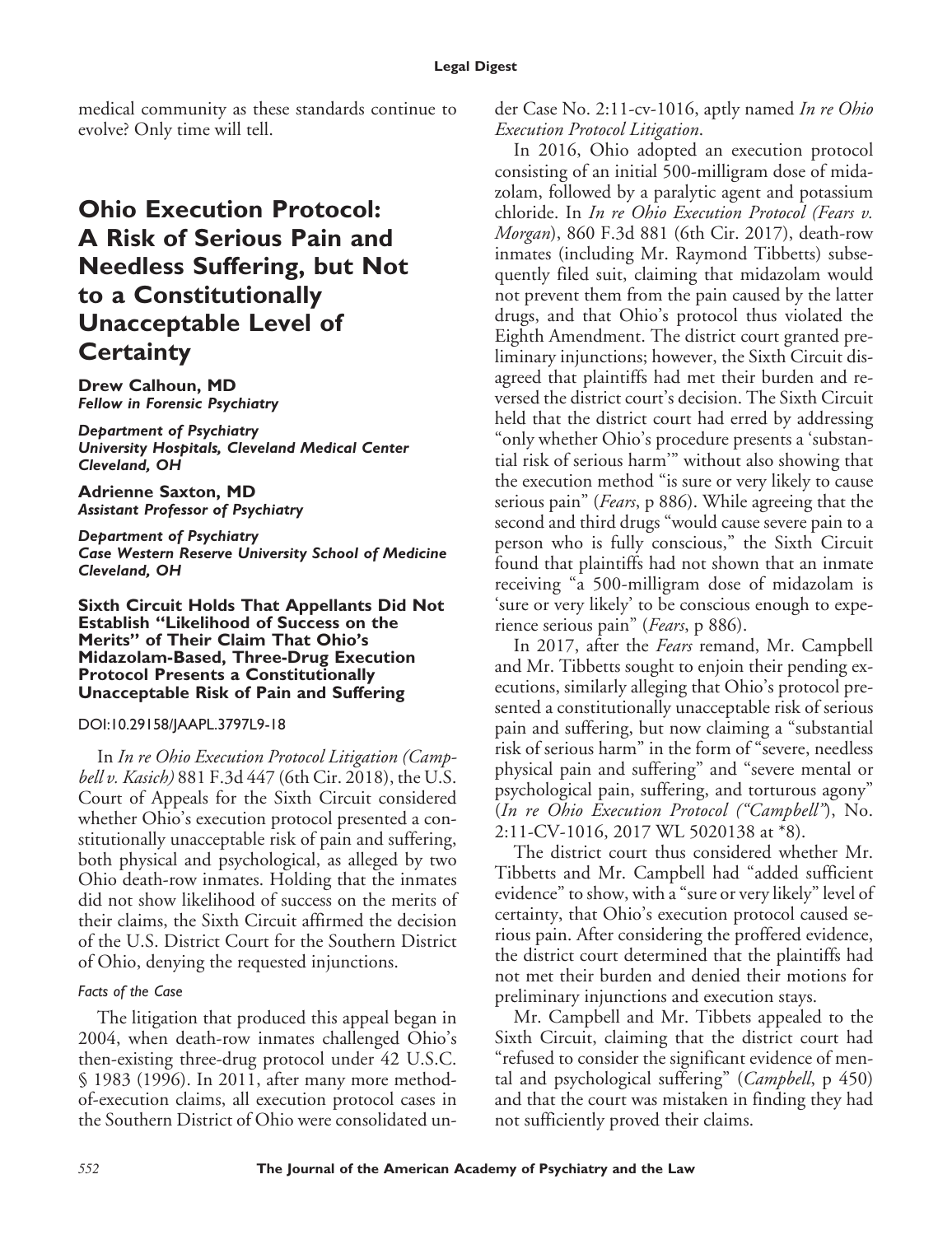### *Ruling and Reasoning*

The Sixth Circuit affirmed the district court's decision to deny the requested injunctions.

In its opinion, the Sixth Circuit referred to the four-factor test for obtaining a preliminary injunction, explaining that the "likelihood of success on the merits" was the determinative factor in the present case, citing *Glossip v. Gross*, 135 S. Ct. 2726, 2736 (2015). The court said the merits determination itself was a two-part test, in which plaintiffs had to show that the protocol "presents a risk that is sure or very likely to cause serious pain and needless suffering" and, if satisfied, then "prove that an alternative method of execution is available, feasible, and can be readily implemented" and "significantly reduces a substantial risk of severe pain" (*Campbell*, p 449) (citations omitted).

The Sixth Circuit then addressed the claim that the district court had failed to consider evidence of psychological suffering. First, the Sixth Circuit pointed out the district court's consideration of "psychological pain unaccompanied by physical pain" (*Campbell*, p 450). The district court had presumed that all death-row inmates faced psychological pain when sentenced and anticipating execution, noting that because executions were not *per se* unconstitutional, it was unclear "how a plaintiff could segregate anxiety from anticipated execution in general from anxiety about execution by a particular method," and adding, "in any event, no evidence was offered to support a claim that either Campbell or Tibbets suffers particular psychological pain associated with the Execution Protocol" (*Campbell*, p 450) (citing *Campbell*, 2017 WL 5020138 at \*9).

The appellants argued "this suffering is not mere generalized anxiety in the face of impending death; it is the specific and acute suffering arising from the choking... attendant to the administration of Ohio's Execution Protocol [due] to an inmate['s] [being] insufficiently rendered unconscious, unaware, and insensate to pain," which the Sixth Circuit viewed as a request "to consider more pain, physical and psychological" (*Campbell*, p 450). The Sixth Circuit explained that additional psychological pain was "immaterial, given that we had already accepted that the physical pain alone was sufficiently serious" and reiterating the relevant issue as being "the likelihood" that the inmate would be conscious enough to experience the pain (*Campbell*, p 450).

### *Discussion*

The litigation of the execution protocol in Ohio (and other states) began after a Supreme Court decision in 2004, which allowed method-of-execution claims to be brought under 42 U.S.C. § 1983, *Nelson v. Campbell* 541 U.S. 637 (2004). The predecessors of *In re Ohio Execution Protocol Litigation* and the many parallel § 1983 claims (and precedent-setting court decisions) in other states provide context for the Sixth Circuit's reasoning in *Campbell v. Kasich*, which relied heavily on U.S. Supreme Court precedent set by *Baze v. Rees*, 553 U.S. 35 (2008), and, later, *Glossip v. Gross*.

In *Baze*, the U.S. Supreme Court addressed whether the three-drug execution protocol (a barbiturate followed by a paralytic agent and potassium chloride) used by Kentucky (and many other states including Ohio at the time), violated the Eighth Amendment's ban on cruel and unusual punishments. In a 7-2 decision, the Court upheld Kentucky's execution protocol. The Court conceded, "Some risk of pain is inherent in even the most humane execution method," but "the Constitution does not demand the avoidance of all risk of pain" (*Baze*, p 36). The Court rejected the proposed "unnecessary risk" standard, favoring the "substantial risk of serious harm" test, which it said could be met "if the conditions presenting the risk are sure or very likely to cause serious illness and needless suffering and give rise to sufficiently imminent dangers" (*Baze*, p 36) (quotations omitted). The Court said a proposed alternative procedure "must be feasible, readily implemented, and in fact significantly reduce a substantial risk of severe pain," adding that it was not enough for a prisoner to challenge an execution method "merely by showing a slightly or marginally safer alternative" (*Baze*, p 37).

In the years thereafter, death penalty opponents successfully pressured pharmaceutical companies to stop selling barbiturates to states for use in executions, nullifying the feasibility of execution methods using barbiturates and prompting some states to substitute midazolam for the barbiturate in three-drug protocols (*Glossip*, p 2733).

In *Glossip*, the U.S. Supreme Court addressed whether Oklahoma's use of a 500-milligram dose of midazolam as the first drug in its three-drug protocol violated the Eighth Amendment, in part arguing that midazolam would not adequately protect an inmate from the pain caused by the protocol's latter drugs,